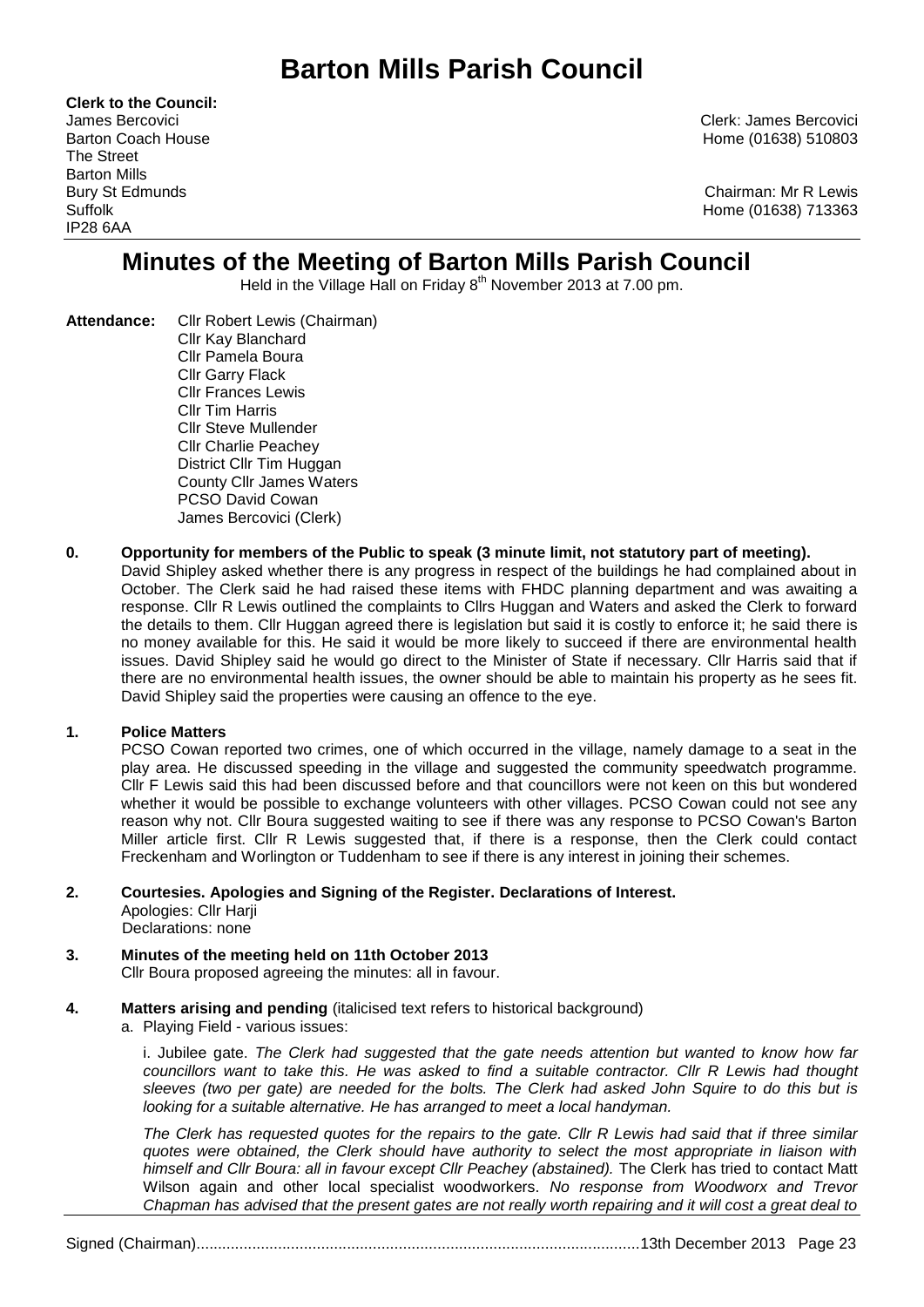*do it all properly but has refrained from providing a quote.*

ii. Soakaway in the car park. *Quotes have been received from Dave Wickin (£1454), also for re-levelling the field and from Mitchell & Mayle in Isleham (£1455). Cllr Waters suggested digging the area out and filling it in to make a natural soakaway. The Clerk has met with James Waters who advised the meeting he will quote for this. Cllr Boura proposed that, if the new quote is the lowest, the Clerk should order this work immediately, using the field parking fund to pay for it: all in favour. The Clerk reminded James Waters who has provided a quote for £1168 including VAT. It was decided to defer consideration of this to the November meeting.* NB. A locality grant of £760 was agreed by former Councillor Frost and this has been carried forward. Cllr F Lewis suggested removing the curb to create a natural soakaway. Cllr R Lewis said three quotes had been received so the Parish Council needs to decide whether to proceed. Cllr Boura proposed accepting the lowest quote: all in favour.

iii. Swings. *Cllr Boura asked if the Clerk could obtain quotes for painting the toddler swings. The Clerk had asked John Squires to quote for this. He has arranged to meet a local handyman.*

iv. *The Clerk has requested a quote from the groundsman for re-seeding and general treatment of the field. No response to date so the Clerk will remind him about this.* Still no response. Cllr Boura suggested asking him to quote for re-seeding in March.

- b. Street lighting*. Cllr Boura asked if the Clerk could investigate a wayleave to erect a street light at 59 The Street. The Clerk notes that wayleaves are unpopular devices and has obtained a quote for almost £1000 so has drafted one for consideration.* He has forwarded this to Colin Brotherton.
- c. Car boot sales 2014. Cllr R Lewis said the meeting had been very successful with plenty of cooperation. One organisation does not want a car boot sale, leaving four organisations for the four bank holidays. The village hall had said it may have a problem with numbers for both the field and hall; Cllr R Lewis had suggested they could bring in the Youth for Christ volunteers in exchange for a contribution.
- d. Affordable housing. Isobel Wright reported good attendance and some new applicants at the open day on 30th October. There had been at least ten eligible applicants; Cllr R Lewis said unsuccessful applicants could apply to the Church Lane Close development. The Clerk said Isobel Wright had reported a need for one-bedroom properties in any future development. Cllr R Lewis said he had agreed to give Hastoe the back page of the December issue of the Barton Miller to advertise the next steps.
- e. Parish Forum report. Cllr Boura said the focus had been on broadband which did not affect Barton Mills. She said she had been given a map of the parish and parishes were asked mark out what they felt to be their 'local area'. Cllr Peachey asked what the purpose of this was; Cllr Boura thought it was to group parishes together. Cllr R Lewis said clarification of the reasoning behind this would be required. Cllr Boura said the next meeting is on 25th November.
- f. Safety at the A11 Chalk Hill junction. Cllr Boura had been asked to organise a petition but felt there was a danger that this could result in the crossing being closed. It was agreed to leave this alone.
- g. Draft Statement of community Involvement. Cllr R Lewis said there was nothing for the Parish COuncil to respond to at this time but that the next stage will consider the village boundaries. This will last for eight weeks from early in the new year. He asked how much input the Parish Council realistically has; Cllr Huggan said that FHDC has drafted a proposed boundary and the Parish Council can argue for changes. He said the draft for Barton Mills had changed very little. He thought the new plan would be in place by May/June 2014 and would last for 15 years. Cllr R Lewis acknowledged a potential conflict of interest.
- h. Memorial bench. The Parish Council previously agreed to purchase a bench in memory of John Wiggin. The District and County Councillors agreed to contribute £600 towards this. the bench will cost £748 excluding VAT (Streetmaster). Cllr Boura proposed approving this: all in favour.

#### **5. Reports from the County and District Councillors**

Cllr Huggan outlined his report, filed with the minutes. Cllr R Lewis asked about the proposal in respect of the land south of Worlington Road; Cllr Huggan said this was a pre-planning consultation which in itself was a good thing.

Cllr Waters was thanked by Cllr R Lewis for his help in obtaining the football goals. Cllr Waters perceived a need for reduced bureaucracy in respect of developers who had to pay bonds which they could otherwise use for things such as private roads or crossings such as that at Parker's Mill. He said the A11 improvements were going well and had been well tolerated locally. He observed that the Parish Council's comments had influenced the decision about the Fiveways development. He advised that SCC sponsors speedwatch. He said the village plan showed a need for more affordable housing and sustainable growth.

Cllr R Lewis asked about the Bridge Farm crossing. Cllr Waters said visibility had improved but the path opposite is too narrow and there is no room on the south side of the road. He said the possibilities had